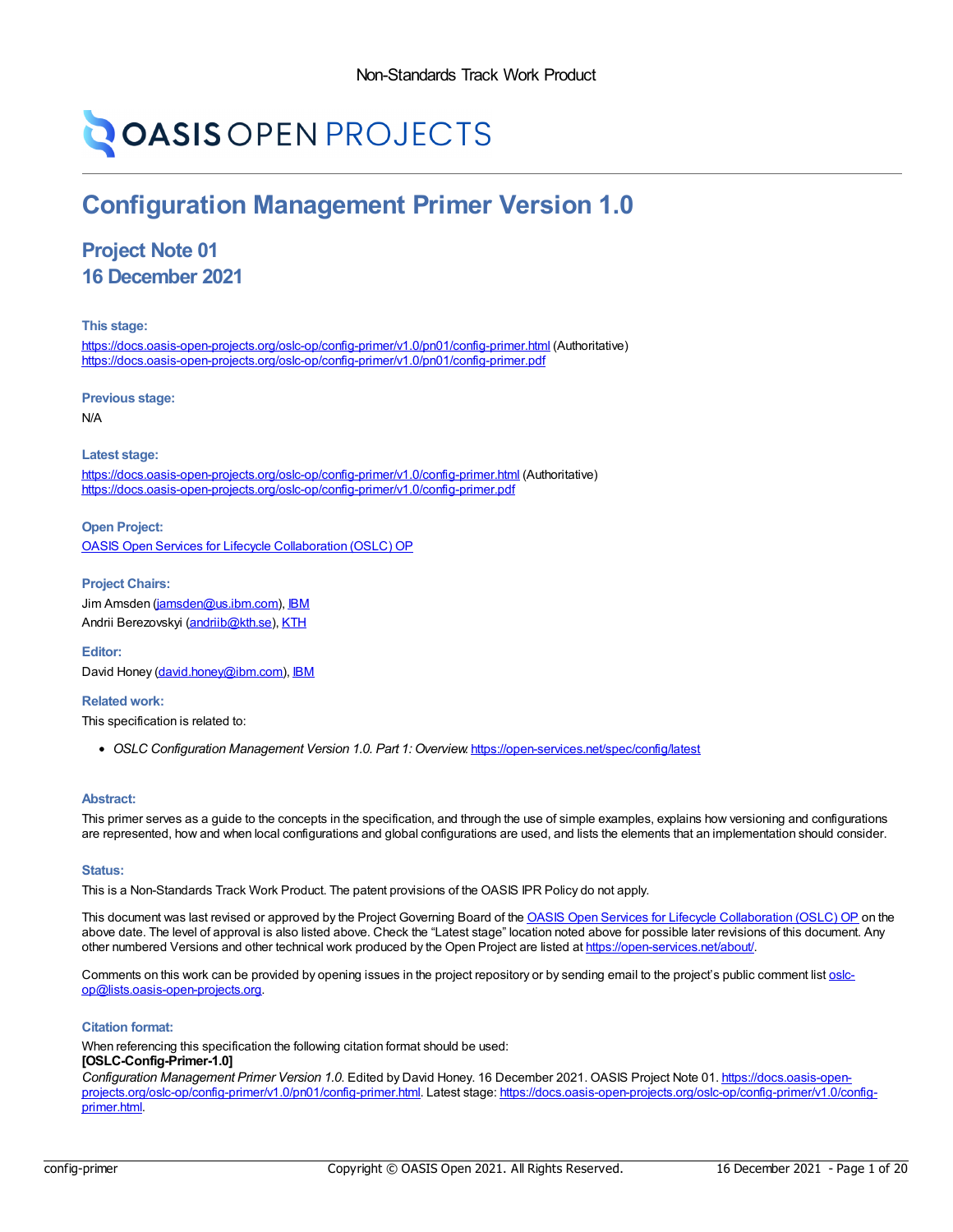### **Notices**

Copyright © OASIS Open 2021. All Rights Reserved.

All capitalized terms in the following text have the meanings assigned to them in the OASIS Intellectual Property Rights Policy (the "OASIS IPR Policy"). The full **[Policy](https://www.oasis-open.org/policies-guidelines/ipr/)** may be found at the OASIS website.

This specification is published under the Attribution 4.0 [International](https://creativecommons.org/licenses/by/4.0/legalcode) (CC BY 4.0). Portions of this [specification](https://www.apache.org/licenses/LICENSE-2.0) are also provided under the Apache License 2.0.

All contributions made to this project have been made under the OASIS Contributor License [Agreement](https://www.oasis-open.org/policies-guidelines/open-projects-process/#individual-cla-exhibit) (CLA).

This document and translations of it may be copied and furnished to others, and derivative works that comment on or otherwise explain it or assist in its implementation may be prepared, copied, published, and distributed, in whole or in part, without restriction of any kind, provided that the above copyright notice and this section are included on all such copies and derivative works. However, this document itself may not be modified in any way, including by removing the copyright notice or references to OASIS, except as needed for the purpose of developing any document or deliverable produced by an OASIS Open Project or OASIS Technical Committee (in which case the rules applicable to copyrights, as set forth in the OASIS IPR Policy, must be followed) or as required to translate it into languages other than English.

The limited permissions granted above are perpetual and will not be revoked byOASIS or its successors or assigns.

This document and the information contained herein is provided on an "AS IS" basis and OASIS DISCLAIMS ALL WARRANTIES, EXPRESS OR IMPLIED, INCLUDING BUT NOT LIMITED TO ANYWARRANTYTHAT THE USE OF THE INFORMATION HEREIN WILL NOT INFRINGE ANY OWNERSHIP RIGHTS OR ANYIMPLIED WARRANTIES OF MERCHANTABILITYOR FITNESS FOR A PARTICULAR PURPOSE.

The name "[OASIS](https://www.oasis-open.org/)" is a trademark of OASIS, the owner and developer of this specification, and should be used only to refer to the organization and its official outputs. OASIS welcomes reference to, and implementation and use of, specifications, while reserving the right to enforce its marks against misleading uses. Please see <https://www.oasis-open.org/policies-guidelines/trademark/> for above guidance.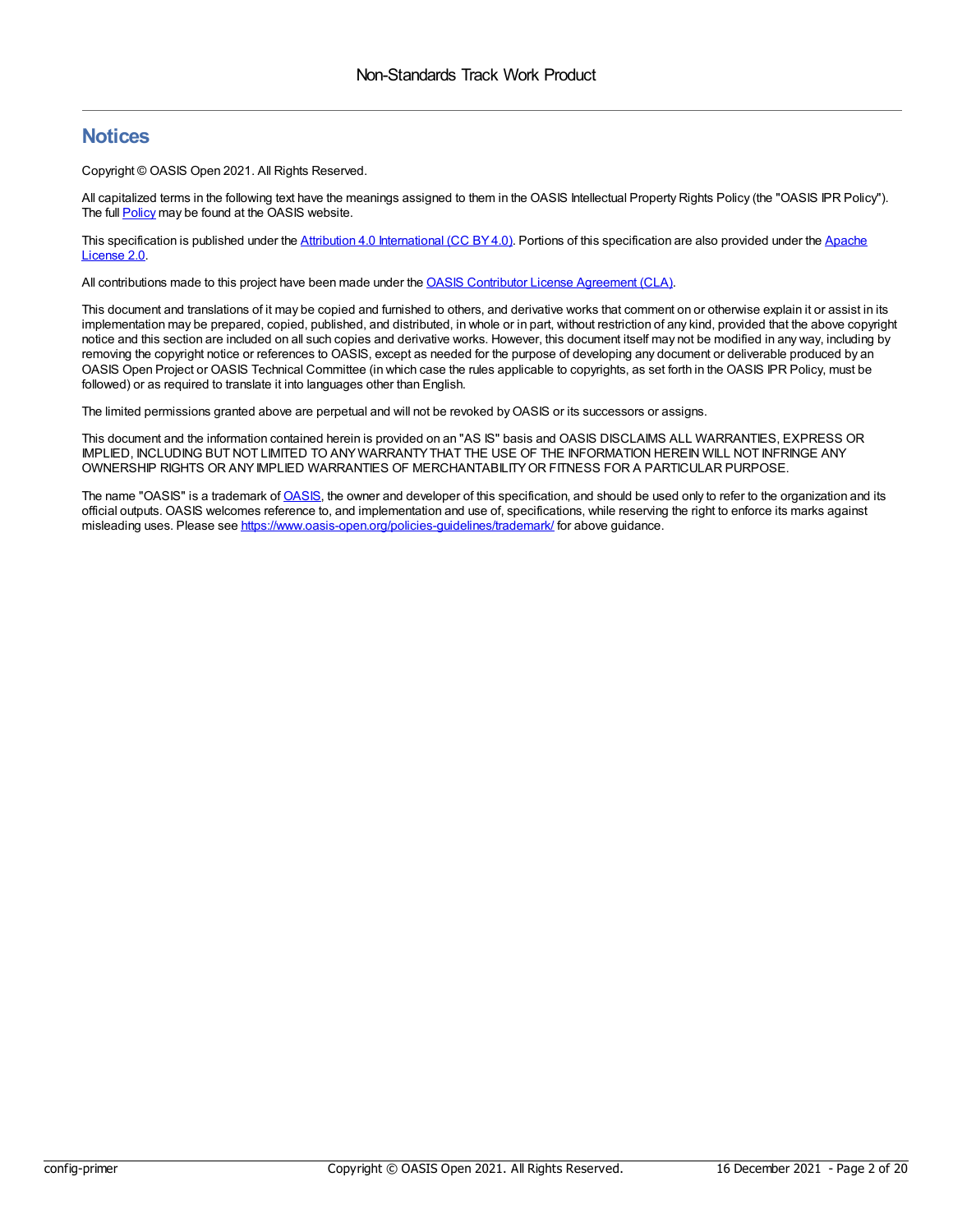### **Table of Contents**

- 1. [Outline](#page-3-0)
- 2. [Motivation](#page-4-0)
	- 2.1 [Problem](#page-4-1)
	- 2.2 [Solution](#page-4-2)
	- 2.3 [Business](#page-4-3) Value
- 3. [Concepts](#page-6-0)
- 4. [Representation](#page-7-0) of version resources
- 5. Local [configurations](#page-9-0)
- 6. Global [configurations](#page-10-0)
- 7. UML Class [diagram](#page-12-0)
- 8. [Component](#page-13-0) skew and contribution order
- 9. [Branching](#page-14-0)
- 10. [Implementation](#page-15-0) elements
	- 10.1 [Introduction](#page-15-1)
	- 10.2 [Components](#page-15-2)
		- 10.2.1 Minimal [elements](#page-15-3)
		- 10.2.2 Optional [elements](#page-15-4)
	- 10.3 [Configurations](#page-15-5) 10.3.1 Minimal [elements](#page-15-6)
		- 10.3.2 Optional [elements](#page-16-0)
- 11. Concept [resources](#page-17-0) and version resources
	- 11.1 Minimal [elements](#page-17-1)
- 11.2 Optional [elements](#page-17-2) 12. [References](#page-18-0)
- Appendix A. [Acknowledgements](#page-19-0)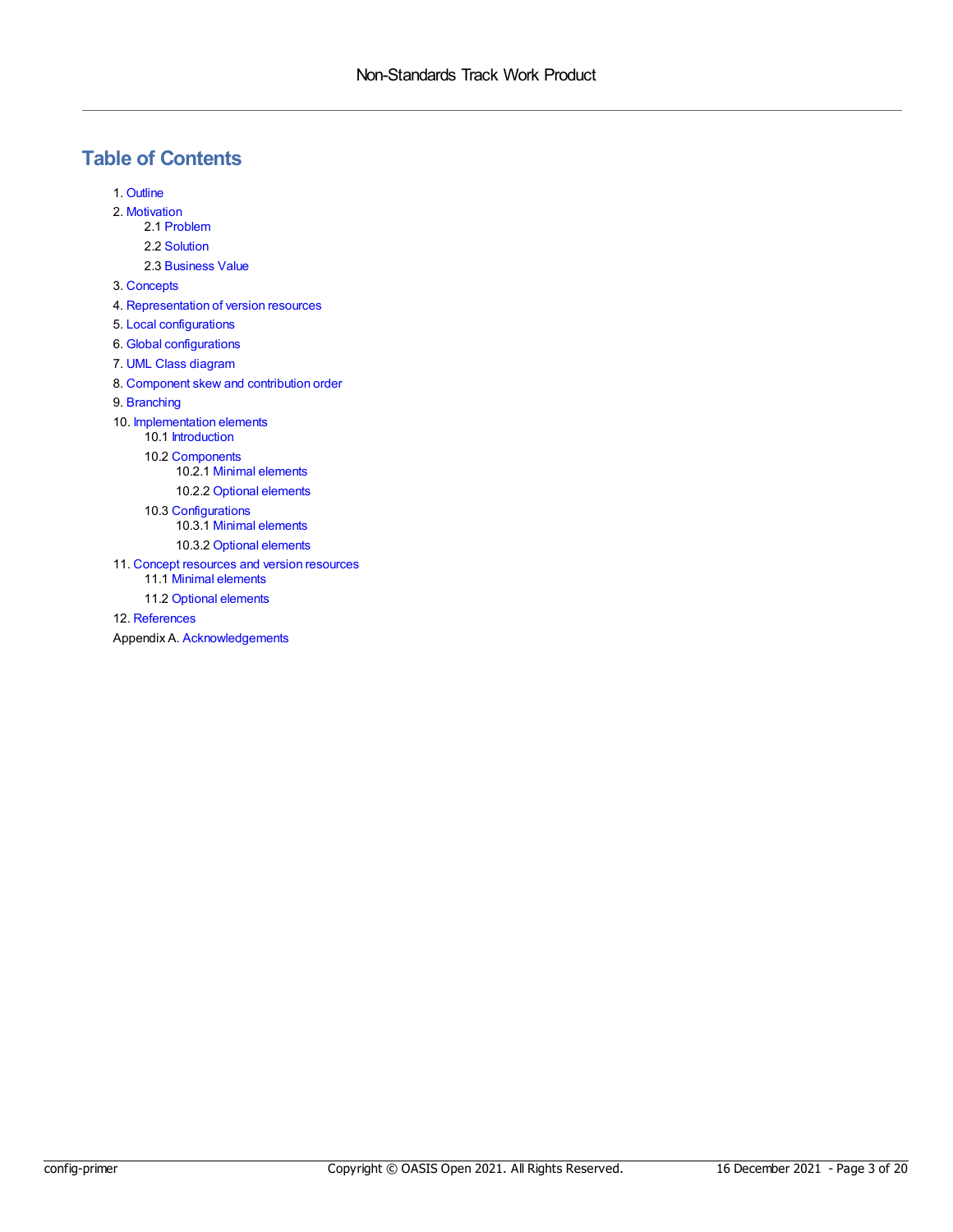### <span id="page-3-0"></span>**1. Outline**

The OSLC Configuration Management specification is a reference for servers that want to expose configuration management to OSLC clients. However, the specification is not organized as a tutorial or introduction about how to implement anOSLC configuration management compliant server or adapter.

This primer serves as a guide to the concepts in the specification, and through the use of simple examples, explains how versioning and configurations are represented, how and when local configurations and global configurations are used, and lists the elements that an implementation should consider. The specification remains the definitive source, and where this primer differs from the specification, the specification should be taken as the authoritative reference.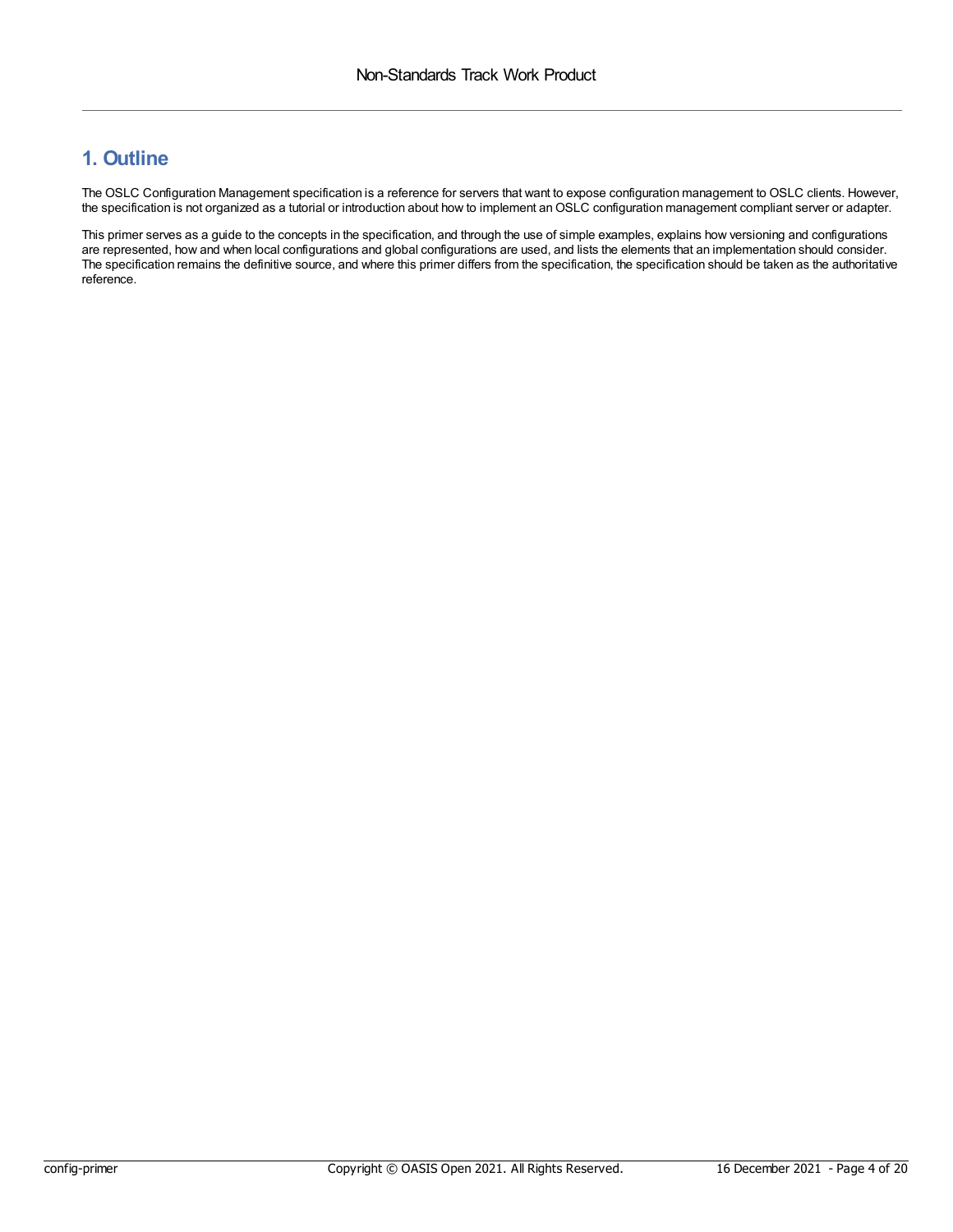### <span id="page-4-0"></span>**2. Motivation**

### <span id="page-4-1"></span>**2.1 Problem**

Any software development project team creating anything but the simplest, short-lived solutions knows the value of source code management (SCM). Without SCM, teams could not reliably recreate the source files that were used to build a specific release, making it impossible to reliably maintain what the team has delivered.

However, a large development project involves much more shared information that just source files. Complex products and systems are mix of software, electronics, and hardware, with software taking an increasing role. Solution components are often developed by different organizations, using different method and tools, with lifecycle information stored in different repositories. The design and development of these complex systems requires many kinds of artifacts. Engineers in specialist disciplines produce these artifacts employing various engineering methods, disciplines and tools. Often these artifacts are not under Configuration Management, or if they are, it is done manually with half-measures that incur trade-offs. These challenges exist for software-only systems, yet their magnitude is much greater for products with physical, electrical and software aspects.

For example, specific requirements are often associated with a particular release of components of a system. Analysis and design artifacts are created to understand how to address the impact of, or realize those requirements. Test cases and test results are used to validate that the work done on the systems actually meets the requirements.

All this shared information is generally not available under the control of a single organization, set of tools or content management system, and it is often stored in repositories, not files in the file system. Like source files, all this shared information should be managed in a controllable, predictable way that is coordinated with specific solution releases.

Development teams need an efficient, effective means of managing versions and variants of artifacts across the whole systems development lifecycle. They need to be able to capture, preserve, compare, merge and potentially recreate specific sets of versioned information covering the whole lifecycle in order to know who did what, when, and why.

### <span id="page-4-2"></span>**2.2 Solution**

The OSLC Configuration Management specification defines an RDF vocabulary and a set of REST APIs for managing versions and configurations of linked data resources from multiple domains. Using client and server applications that implement the configuration management vocabulary and REST APIs allow a team administrator to create configurations of versioned resources contributed from tools and data sources across the lifecycle. These contributions can be assembled into aggregate (global) configurations that are used to resolve references to artifacts in a particular and reproducible context.

Team members set the configuration context in each of the tools they use to refer to the particular global configuration that represents the state of the systems they are working on. They can create branches to support parallel development, and compare and merge branches to flow changes as needed. Product managers can create branches that represent different variants of a product in order to separate variation points and ensure changes are only applied to the appropriate variants.

Development teams can create baselines that preserve the state of the federated, shared information in order to be able to recreate that state for any reason, including for regulatory compliance or for applying maintenance updates to released versions and/or variants of a product.

### <span id="page-4-3"></span>**2.3 Business Value**

The primary purpose for versioning and configuration management is to be able to establish and restore or recover a particular set of related resources in order to know and manage who changed what, when, and why. Applying these techniques to other disciplines, and combining them together, offers new opportunities for parallel development, managing change, reuse, and management of product variants in complex development projects.

The benefits of source-code management are well known. However, achieving those benefits across all of the information that goes into designing, building, managing and governing the source code can be a challenge. This is because having multiple change and configuration management solutions for different artifact types requires manual coordination of versions and variants across the tools. The OSLC Configuration Management specification specifies a standard way in which different tools, developed by different suppliers, at different times, using different repositories and data representations can contribute version and configuration information across the whole lifecycle.

The resulting business value includes:

- Cross-tool version and configuration management related shared information
- Support for context-specific link navigation and management
- Automatic configuration management of complex solutions and systems
- Enable parallel, independent, development streams with branching and merging of all lifecycle information
- Save and restore consistent sets of related information for any purpose including regulatory compliance and product maintenance releases
- Manage different variants of a related set of deliverables, solutions and/or products
- Reuse utilizing commonality/variability for Product Line Engineering (PLE)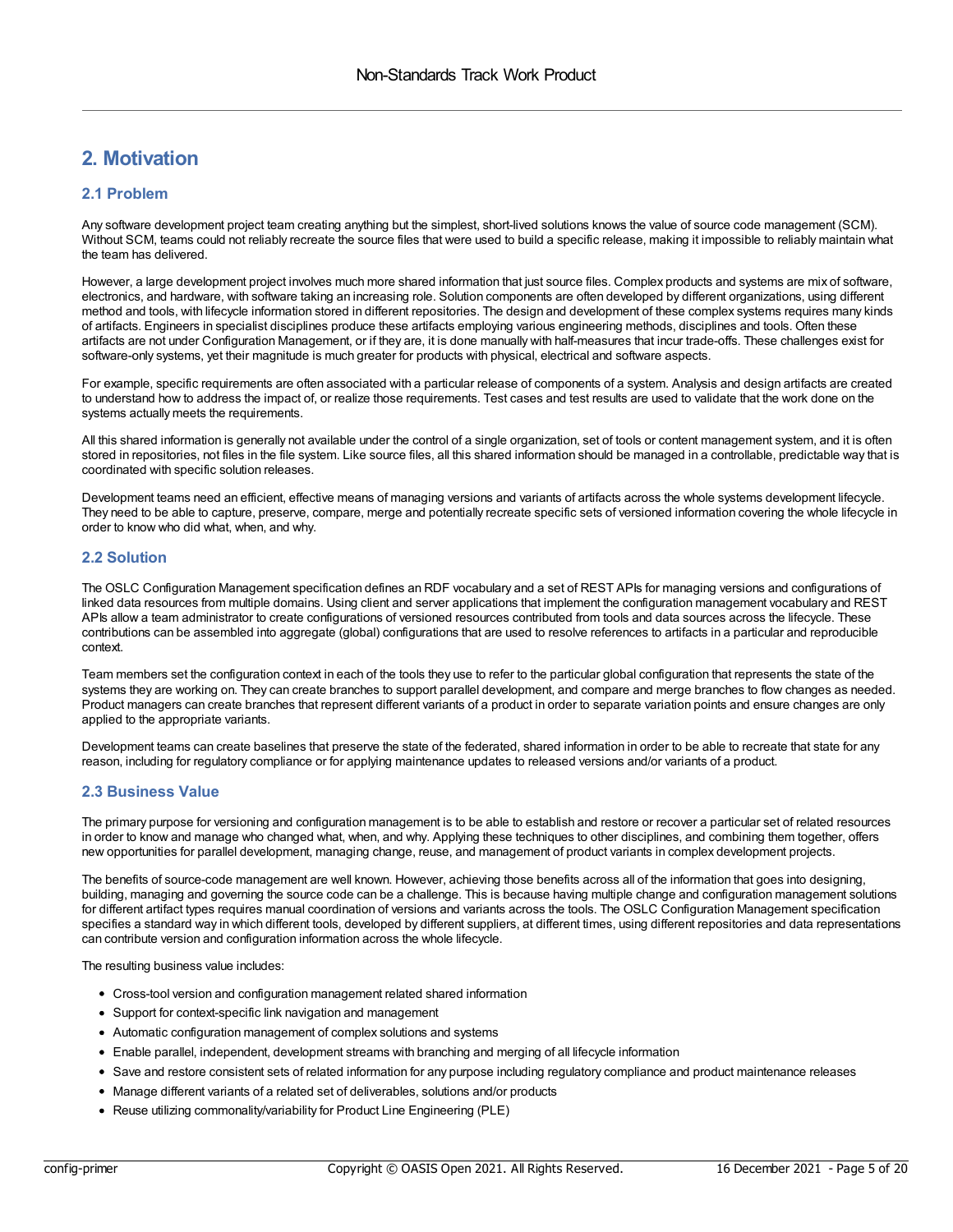### Non-Standards Track Work Product

Some typical uses of versioning and configuration management capabilities include:

- Creating baselines of development streams in order to capture and preserve the state of a system at different points in time
- Use release stabilization streams to complete development of specific releases while allowing ongoing future development to continue in parallel Branching streams for different purposes including experimentation, A/B testing, gradual production rollout, importing from a supplier, etc., and delivering changes on streams to a common shared stream in a controlled manner.
- Parallel development on shared artifacts, overlapping releases or the common parts of product variants with the ability to compare different streams and flow changes as needed to meet requirements, enforce enterprise asset management and governance, and promote reuse.
- Create maintenance branches and control propagation of maintenance changes into ongoing development streams in a controlled, predictable manner
- Managing configurations of related, federated, shared information across the whole lifecycle.
- Isolate changes for different variants on different streams while also managing common, reusable components.
- Enable reuse of lifecycle artifacts including requirements and test cases, as well as the relationships between them, including regulatory and security requirements and test cases.
- Enable analysts and designers to work one iteration ahead in agile projects in order to better inform iteration planning and development.
- Enable progressive contribution of parts of a large system with baselines that capture each significant evolution of the system.
- Support different approaches to reuse by branching from product streams that are closes to the new variant, or branching from a common base that is maintained as a reusable enterprise asset.
- Enable concurrent development of shared enterprise assets in different product delivery streams (requirements delivery life-cycles) while at the same time managing and governing changes to long-lived enterprise assets (asset management life-cycles).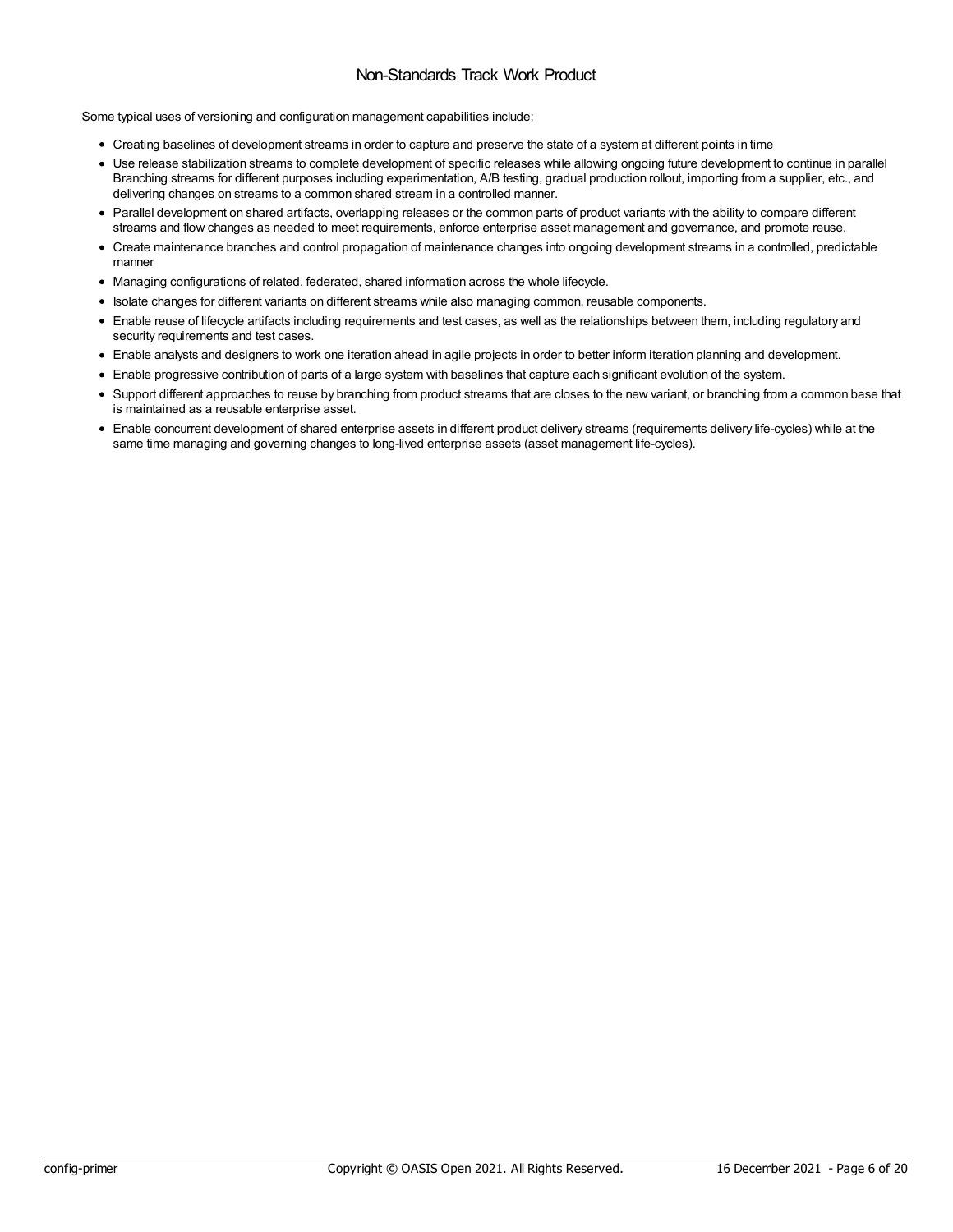### <span id="page-6-0"></span>**3. Concepts**

[Configuration](https://en.wikipedia.org/wiki/Configuration_management) Management on Wikipedia defines Configuration Management as follows:

Configuration management (CM) is a systems engineering process for establishing and maintaining consistency of a product's performance, functional, and physical attributes with its requirements, design, and operational information throughout its life.

In Configuration Management, artifacts are versioned. For example, a new requirement R1 might be defined and created. Once the content of that requirement is checked in or committed, version 1 of that requirement R1 exists. At that point, the contents of version 1 cannot be changed. If changes are required, the content is changed, and when checked in or delivered, results in version 2 of requirement R1. Version 2 of R1 was created from, or derived from, version 1 of R1. The sequence of versions of that requirement comprise its *version history*. InOSLC Configuration Management, the term *concept resource* is used to mean all the versions of some artifact. In our example, requirement R1 is a concept resource (no version is specified), and requirement R1 version 1 is a specific version of that concept resource. Many versioning systems exist, and there are a number of different approaches as to how artifacts are versioned, when those versions are created, and when a version becomes non-modifiable. However, all versioning systems support some notion of when a change is committed, the version that records that change becomes non-modifiable. The OSLC Configuration Management specification does not define how versioning should be implemented. For example, some versioning systems assign *version identifiers* separately for each versioned resource, while other versioning system version an entire repository so that a version identifier is "global" across all versioned resources. Servers are free to choose existing versioning systems, or implement a versioning system of their own design.

An important element of Configuration Management is a *configuration*. A configuration defines what set of version resources are used in that configuration. For example, configuration C1 might use version 1 of requirement R1, and configuration C2 might use version 2 of requirement R1. New artifacts might be added to or obsolete artifacts removed from a configuration. The configuration therefore provides a view of the appropriate artifacts and versions of those artifacts that apply in that configuration. The OSLC Configuration Management specification defines this in terms of *selections*. A configuration might reference a *selections* resource that in turn references the specific version resources that belong in that configuration.

InOSLC Configuration Management, a *stream* is a modifiable configuration in which artifacts may be added or removed, or a different version of an artifact may be selected by a user to replace some other version of that artifact. Streams are the configurations in which ongoing work is performed. An essential element of Configuration Management is the ability to create a non-modifiable record of the set of version resources at specific milestones or points in time in order to provide traceability and auditing. InOSLC Configuration Management, a *baseline* is a non-modifiable configuration whose set of version resources are also non-modifiable. Usually a baseline is created from a stream, recording the state of that stream. The stream continues to be modifiable, but the baseline is now a non-modifiable record of the state of the stream at the time the baseline was created. Every configuration is associated with a *component*. A *component* is a unit of organization consisting of a set of version resources. When a *baseline* is created from a *stream*, both the baseline and the stream are for the same *component*. The granularity of a component is up to an application designer.

OSLC Configuration Management supports the idea that a configuration may be a container of other configurations. The term *contribution* describes a resource that has both a *contribution order* property and a reference to a configuration that is used by a parent configuration. Strictly speaking, the term *contribution* means a contribution resource, but is sometimes used informally as a shorthand for child configuration which is a *contributed configuration*. Configurations may thus form a *hierarchy* of configurations. The term *global configuration* is used to describe a configuration that aggregates configurations, especially those from other configuration management servers. For example, a global configuration might have contributions from a requirements management server, a quality management server, and a source code control server. The global configuration thus represents the state of version resources across those application servers.

There is a UML class diagram in section 7 that describes how these concepts, and those in following sections, relate to the resources described in the OSLC Configuration Management Specification.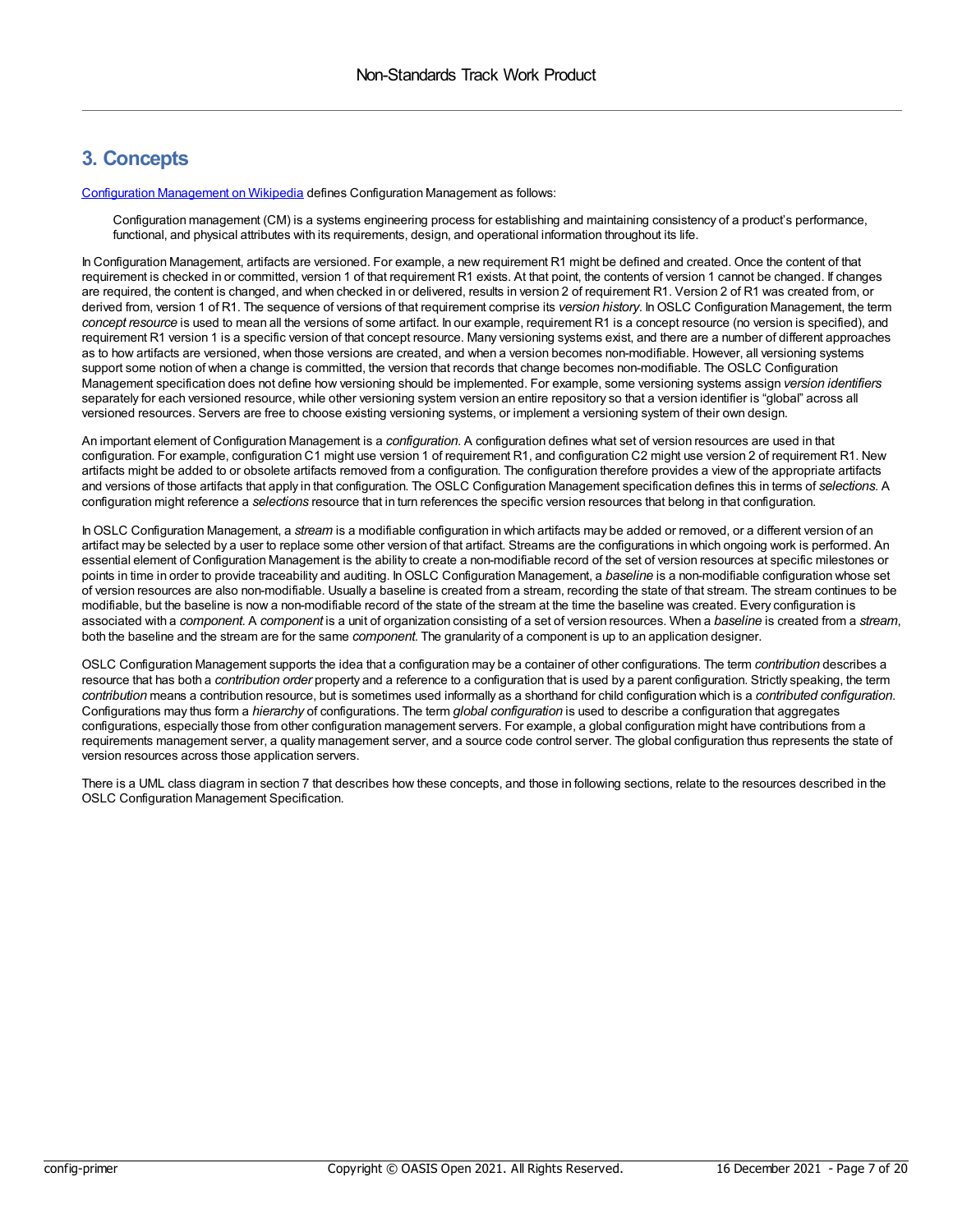### <span id="page-7-0"></span>**4. Representation of version resources**

We will use an example of two requirements, A and B, in order to explain some of the concepts and representations. From a concept resource point of view, one might think of the requirements as having some basic properties as shown below. Requirement B *refines* requirement A.

```
Requirement_a
   id: a
   name: "Requirement A"
   description: "A description of requirement A"
   Requirement_b
   id: b
   name: "Requirement B"
```
**description: "A description of requirement B"**

Let's look at a possible RDF representation of requirement A version 1 (**requirementA-v1**). The RDF graph of **requirementA-v1** might look something like:

```
:requirementA-v1
       a oslc_config:VersionResource ;
       dcterms:isVersionOf :requirementA .
   :requirementA
       a oslc_rm:Requirement ;
       oslc_config:versionId "v1" ;
       oslc_config:component :rmComponent1 ;
       dcterms:identifier "A" ;
       dcterms:title "Requirement A"^^rdf:XMLLiteral ;
       dcterms:description "A description of requirement A version 1"^^rdf:XMLLiteral .
```
There are two important things to note:

**refines: Requirement\_a**

- 1. The main properties of the requirement are made using a subject URI of the *concept resource* **:requirementA** and **not** the URI of the specific version **:requirementA-v1**. This is done so that the same subject is used for properties of all the versions of that concept resource. A query against the concept URI **:requirementA** and **dcterms:description** would give the descriptions of requirement A across all versions.
- 2. There are a few statements made using the subject URI of the version resource : requirement a-v1 that specify the artifact is a version resource and its concept resource.

Now consider that requirement A has been updated with a new description, resulting in version 2 (**requirementA-v2**):

```
:requirementA-v2
       a oslc_config:VersionResource ;
       dcterms:isVersionOf :requirementA ;
       prov:wasRevisionOf :requirementA-v1 .
    :requirementA
       a oslc_rm:Requirement ;
       oslc_config:versionId "v2" ;
       oslc_config:component :rmComponent1 ;
       dcterms:identifier "A" ;
       dcterms:title "Requirement A"^^rdf:XMLLiteral ;
       dcterms:description "A description of requirement A version 2 (changed description)"^^rdf:XMLLiteral .
```
The statements using subject URI **:requirementA-v2** include **prov:wasRevisionOf :requirement-v1**, indicating that version 2 was derived from or created from version 1 of requirement A. The **dcterms:description** of the concept resource specifies the changed description for version 2.

Similarly, one might have requirement B version 1 (**requirementB-v1**):

```
:requirementB-v1
       a oslc_config:VersionResource .
       dcterms:isVersionOf :requirementB .
    :requirementB
       a oslc_rm:Requirement ;
       oslc_config:versionId "v1" ;
       oslc_config:component :rmComponent1 ;
       dcterms:identifier "B" ;
       dcterms:title "Requirement B"^^rdf:XMLLiteral ;
       dcterms:description "A description of requirement B version 1"^^rdf:XMLLiteral ;
       oslc_rm:refines :requirementA.
```
Note that the **oslc\_rm:refines** link is to the *concept resource* of requirement A **:requirementA** and **not** to a version of that requirement. While an implementation *could* link to a specific version resource, that's usually undesirable. Consider what would happen if **requirementB-v1** referenced **requirementA-v1**. When version 2 of requirement A is created, one might want requirement B to reference it. This would require that a new version 2 of requirement B be created in order to update that link. This results in a lot of new versions because the links themselves are referencing specific versions.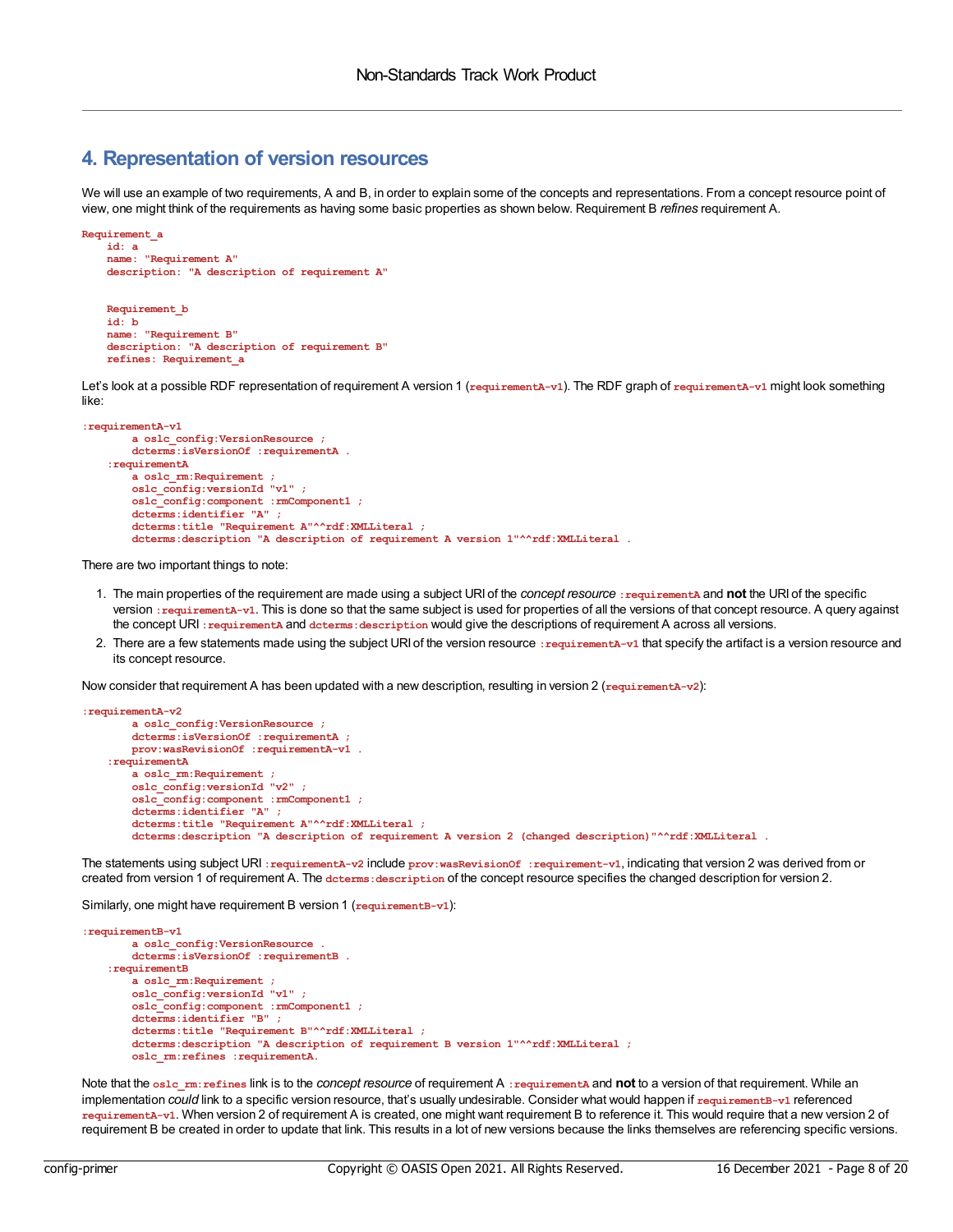### Non-Standards Track Work Product

If the link references the concept resource, the *resolution* of which version of requirement A is referenced, is decoupled and deferred. A user that views requirements A and B in a particular *configuration context* will see the versions of both requirements *resolved* in that configuration context. If requirement A was updated to version 2 in that context, then **requirementB-v1** will have a *refines* link that now *resolves* to **requirementA-v2**. This avoids the need to update requirement B to reference that new version of requirement A.

Typically applications provide some means for a user to select their *configuration context* in their user interface. For work in progress, this is usually a stream. If the user wants to see the versions of artifacts that were used at an important milestone, they would typically select the baseline that was created for that milestone. From a REST API standpoint, a configuration context can be specified using either a **Configuration-Context** header or a **oslc\_config.context** parameter in the request.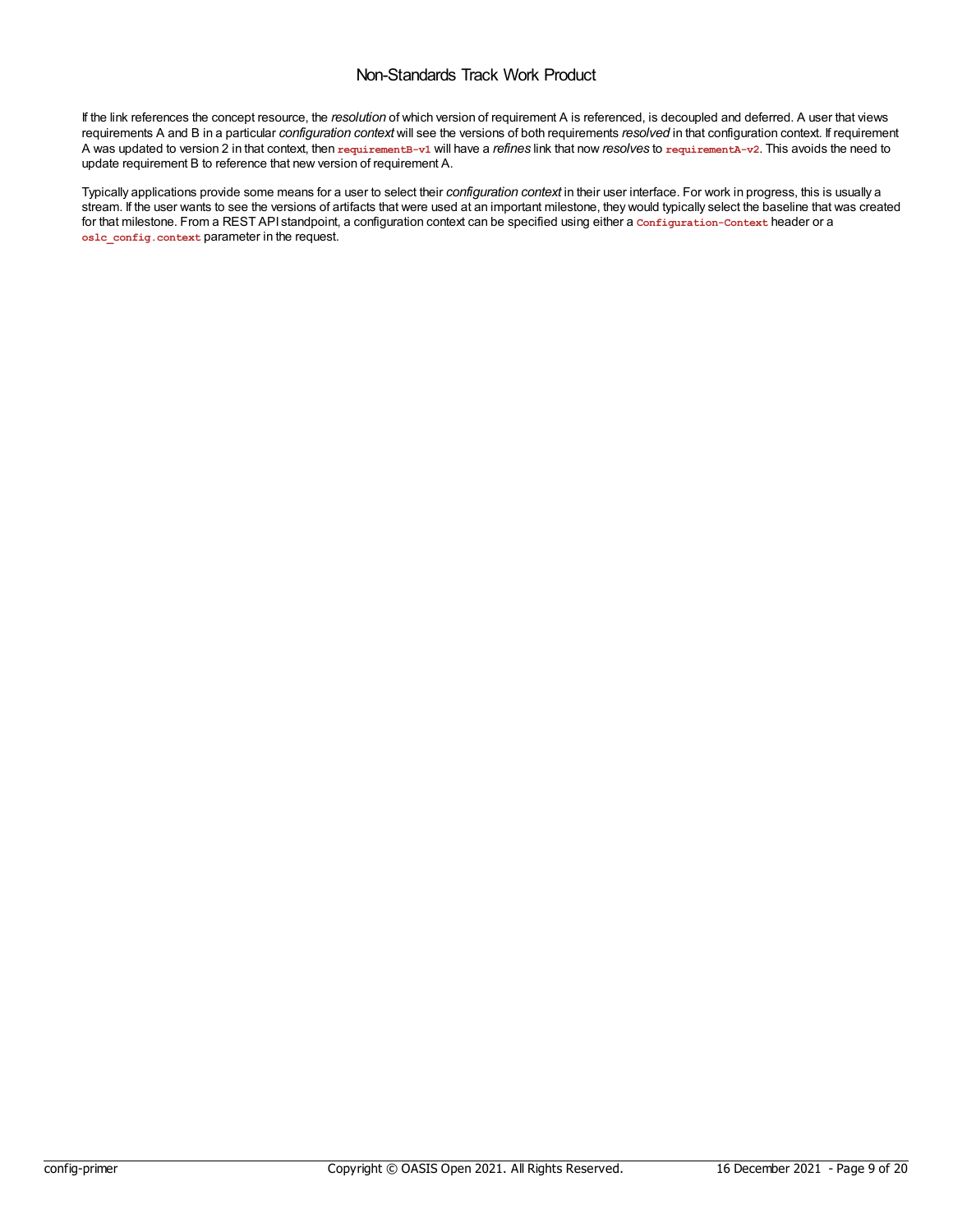### <span id="page-9-0"></span>**5. Local configurations**

A configuration created in and used by an application to manage the selected versions in that configuration is called a *local configuration*. Using the previous example based on requirements, let's imagine we have a stream in a requirements management application that selects requirements **requirementA-v1** and **requirementB-v1**. The RDF representation of that stream might be as follows:

```
:rmStream1
       a oslc_config:Stream ;
       dcterms:title "First requirements management stream"^^rdf:XMLLiteral ;
       oslc_config:component :rmComponent1 ;
       oslc_config:selections :rmStream1Selections ;
       oslc_config:acceptedBy oslc_config:Configuration .
```
A configuration always has a component. The stream references zero, one, or more *selections* resource(s) that specify what version resources are selected by the stream. In our example, the selections resource might be as follows:

```
:rmStream1Selections
       oslc_config:selects :requirementA-v1, :requirementB-v1 .
```
A user might want to capture the state of that stream by creating a *baseline*. The RDF representation of such a baseline might be as follows:

```
:rmBaseline1
       a oslc_config:Baseline;
       dcterms:title "First requirements management stream (first baseline)"^^rdf:XMLLiteral ;
       oslc_config:component :rmComponent1 ;
       oslc_config:selections :rmBaseline1Selections ;
       oslc_config:baselineOfStream :rmStream1 ;
       oslc_config:acceptedBy oslc_config:Configuration .
```
The oslc\_config:baselineOfStream property specifies the stream that the baseline was created from. The selections resource referenced by that baseline might be as follows:

```
:rmBaseline1Selections
       oslc_config:selects :requirementA-v1, :requirementB-v1 .
```
Creating that baseline from the stream results in that stream's representation including an [updated] **oslc\_config:previousBaseline** property:

```
:rmStream1
       a oslc_config:Stream ;
       dcterms:title "First requirements management stream"^^rdf:XMLLiteral ;
       oslc_config:component :rmComponent1 ;
       oslc_config:selections :rmStream1Selections ;
       oslc_config:acceptedBy oslc_config:Configuration ;
       oslc_config:previousBaseline :rmBaseline1 .
```
When requirement A was changed to create version 2, the stream *rmStream1* would be updated to select that version:

#### **:rmStream1Selections oslc\_config:selects :requirementA-v2, :requirementB-v1 .**

The baseline **rmBaseline1** continues to select **:requirementA-v1** and **:requirementB-v1**. The selections of a baseline cannot be modified. The baseline therefore serves as a non-modifiable record of the state of the stream from which it was created at a specific point in time.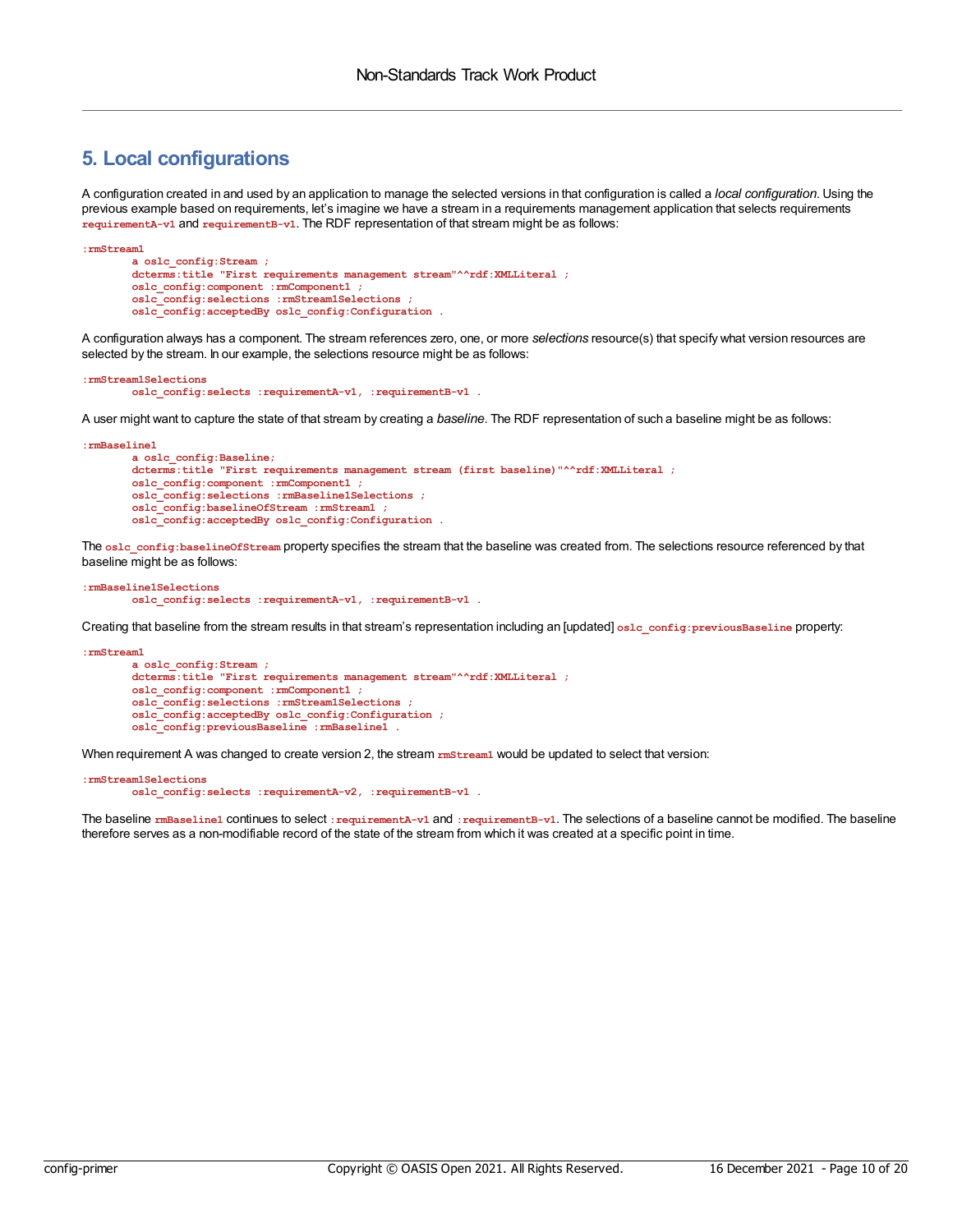### <span id="page-10-0"></span>**6. Global configurations**

A *global configuration* is a configuration used to assemble other configurations (typically from other application servers) into a hierarchy. To understand the usage, let's consider that we have a quality management application that has a test case **testCaseA** that validates **requirementA**. Version 1 of that test case might have an RDF representation as follows:

```
:testCaseA-v1
       a oslc_config:VersionResource ;
       dcterms:isVersionOf :testCaseA ;
   :testCaseA
       a oslc_qm:TestCase ;
       dcterms:title "Test case validating requirement A"^^rdf:XMLLiteral ;
       dcterms:description "Details of how the test case validates requirement A"^^rdf:XMLLiteral ;
       oslc_qm:validatesRequirement :requirementA .
```
In this example, the quality management application has its own local stream that selects **testcaseA-v1**:

```
:qmStream1
       a oslc_config:Stream ;
       dcterms:title "First quality management stream"^^rdf:XMLLiteral ;
       oslc_config:component :qmComponent1 ;
       oslc_config:selections :qmStream1Selections ;
       oslc_config:acceptedBy oslc_config:Configuration .
```
with its referenced selections resource:

```
:qmStream1Selections
       oslc_config:selects :testCaseA-v1 .
```
A user looking at test cases in the context of configuration **qmStream1** would see **testCaseA-v1**. That test case has a *validates requirement* link to requirement A. However, in that configuration context, it is not possible to *resolve* the link to a version of the requirement concept resource because that is managed by the requirement management application and not the quality management application.

This is where a *global configuration* is useful. As an example, say we have a global stream that has *contributions* from **rmStream1** and **qmStream1**. Its RDF representation might be as follows:

```
:globalStream1
       a oslc_config:Stream ;
       dcterms:title "First global stream"^^rdf:XMLLiteral ;
       oslc_config:accepts oslc_config:Configuration ;
       oslc_config:acceptedBy oslc_config:Configuration ;
       oslc_config:contribution :contribution1, :contribution2 .
    :contribution1:
       oslc_config:configuration :rmStream1 ;
       oslc_config:contributionOrder "1" .
    :contribution2:
       oslc_config:configuration :qmStream1 ;
       oslc_config:contributionOrder "2" .
```
A user is working in the configuration context **globalStream1**. In the requirements management application, when the user looks at the requirements for component **rmComponent1**, they see **requirementA-v2** and **requirementB-v1**. The requirements management application resolves the component **rmComponent1** in the context of global configuration **globalStream1**. The global configuration has only one contribution associated with **rmComponent1** and that's for the local configuration **rmStream1**. That local configuration selects **requirementA-v2** and **requirementB-v1**. Similarly, in the quality management application, when the user looks at the test cases for component **qmComponent1**, they see **testCaseA-v1**.

For that test case, the quality management user sees the *validates requirement* link to requirementA-v2. The quality management application only knows the link is to the test case concept resource requirementa and cannot resolve which version of that requirement is referenced. This is because the requirements management application that owns that requirement manages the configurations that select it. So how does the quality management application resolve the link to the requirement to a specific version?

When referencing that requirement, it uses a **oslc\_config.context** query parameter or a **Configuration-Context** header with a value that is the URI of the configuration context. For example **":requirementA?oslc\_config.context=':globalStream1'"**. The parameter value is shown here without URL encoding for clarity. In practice, parameter values should be URL encoded. When the requirements management application gets a request to fetch that requirement, it resolves the concept resource URI in the specified configuration context. In this example, it knows that the requirement concept resource **requirementA** is owned by component **rmComponent1**, and resolves that component in the global configuration context **globalStream1** to the local configuration **rmStream1**, and then resolves the requirement concept resource **requirementA** to **:requirementA-v2**.

How does an application resolve a component in a global configuration context to a local configuration?

Say an RM application wants to resolve component **rmComponent1** in the context of **globalStream1**. The starting point is to consider the hierarchy of the global configuration **:globalStream1** and associated components. The previous example yields the tree shown below:

**globalStream1 (component=globalComponent1)**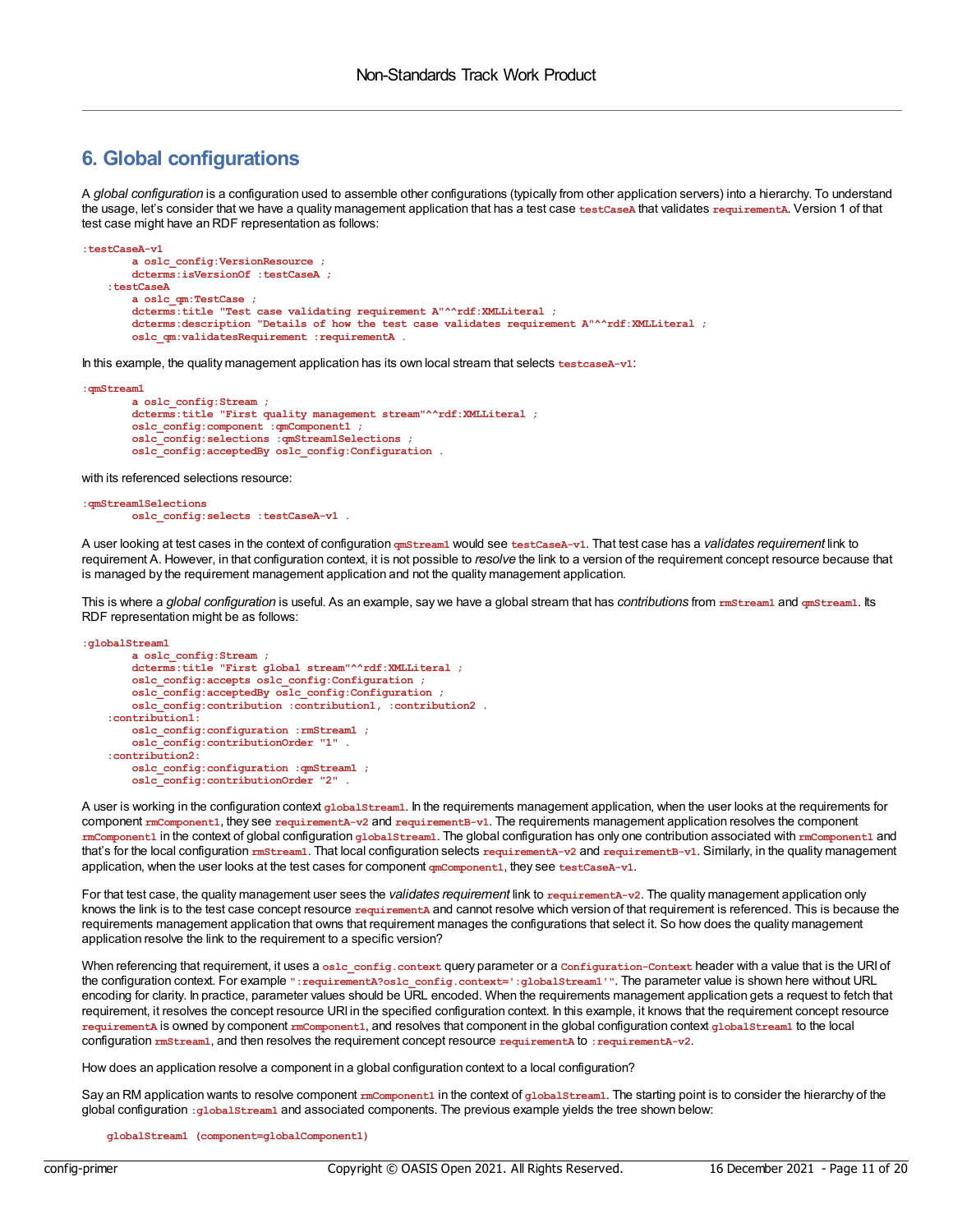```
rmStream1 (component=rmComponent1, order=1)
qmStream1 (component=qmComponent1, order=2)
```
An application traverses this tree looking for component **rmComponent1** and finds **rmStream1**. When the tree only contains a single configuration for a particular component, the order of traversal does not matter.

In practice, constructing a contribution tree by fetching data each time a component needs to be resolved to a local configuration does not scale well or provide the performance required for frequent resolution. Implementations commonly use some form of caching of that data and use an implementation dependent way of maintaining that cached data.

Global configurations therefore fulfill two important functions:

- They allow a configuration context to be used across applications that allow an application to resolve their concept resources to the right versions.
- They allow links between concept resources in *different* applications to be viewed and navigated to the right versions of those artifacts in that configuration context.

The distinction between a local configuration and a global configuration is a fuzzy one. Consider a requirements management server that supports configurations that have contributions from other configurations in the same server but not other servers. Should such a configuration be called a local configuration or a global configuration? The distinguishing characteristics of a global configuration are that they are normally usable as contributions in any other global configuration and may use contributions from any local or global configuration. So such a configuration would be more accurately termed a local configuration even though it has contributions.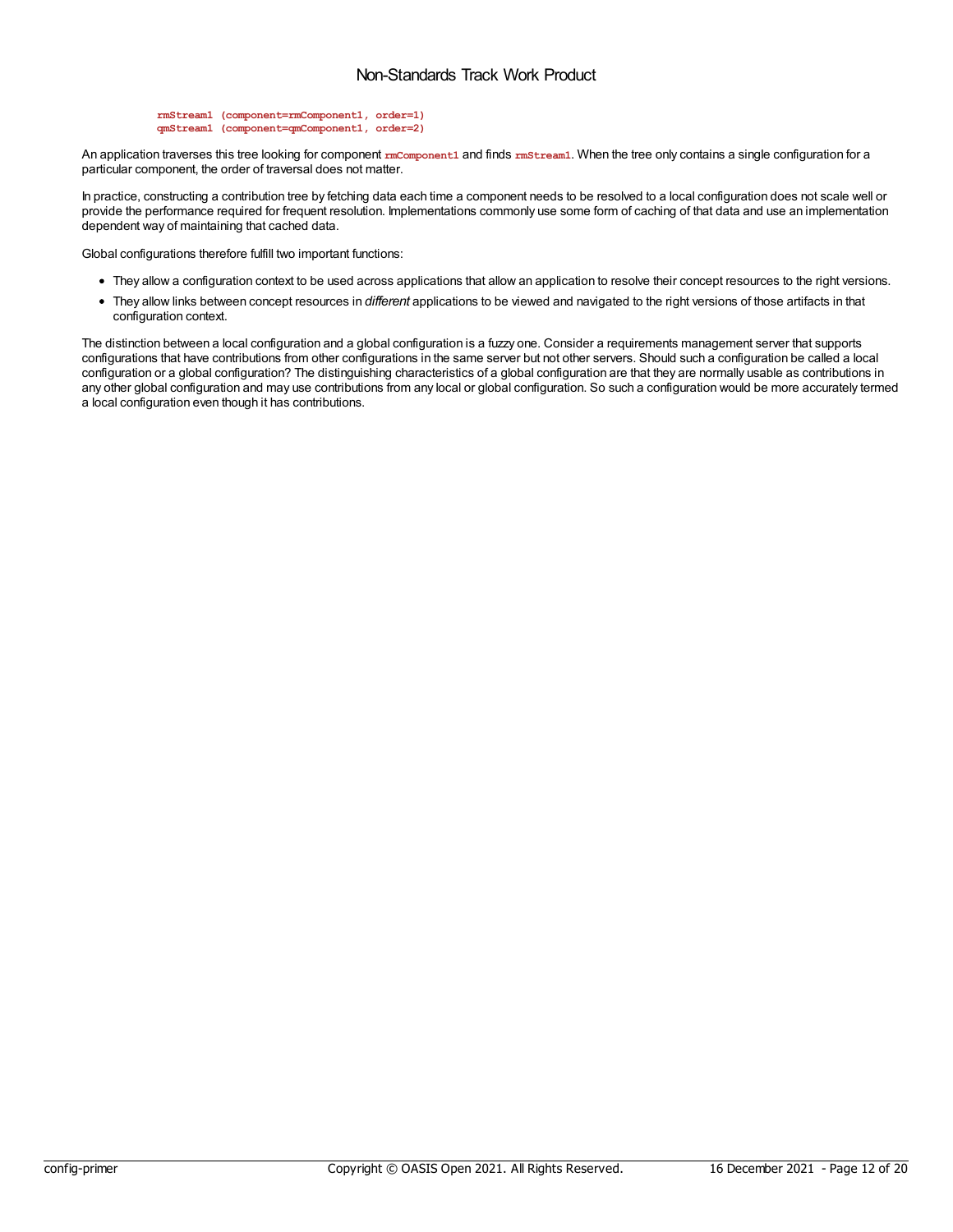### <span id="page-12-0"></span>**7. UML Class diagram**

The UML class diagram below shows the main elements of the configuration management specification. It intentionally omits some relationships for the sake of clarity. The resource shapes in the specification remain the definitive reference.



Some key aspects of the representation are:

- The version resources selected by a configuration are determined using the property path **oslc\_config:selections/oslc\_config:selects**.
- The immediate contributed configurations to a configuration are determined using the property path **oslc\_config:contribution/oslc\_config:configuration**. Contribution resources are embedded within configurations.
- Global configurations often only have contributions and not selections.
- Local configurations often only have selections and not contributions.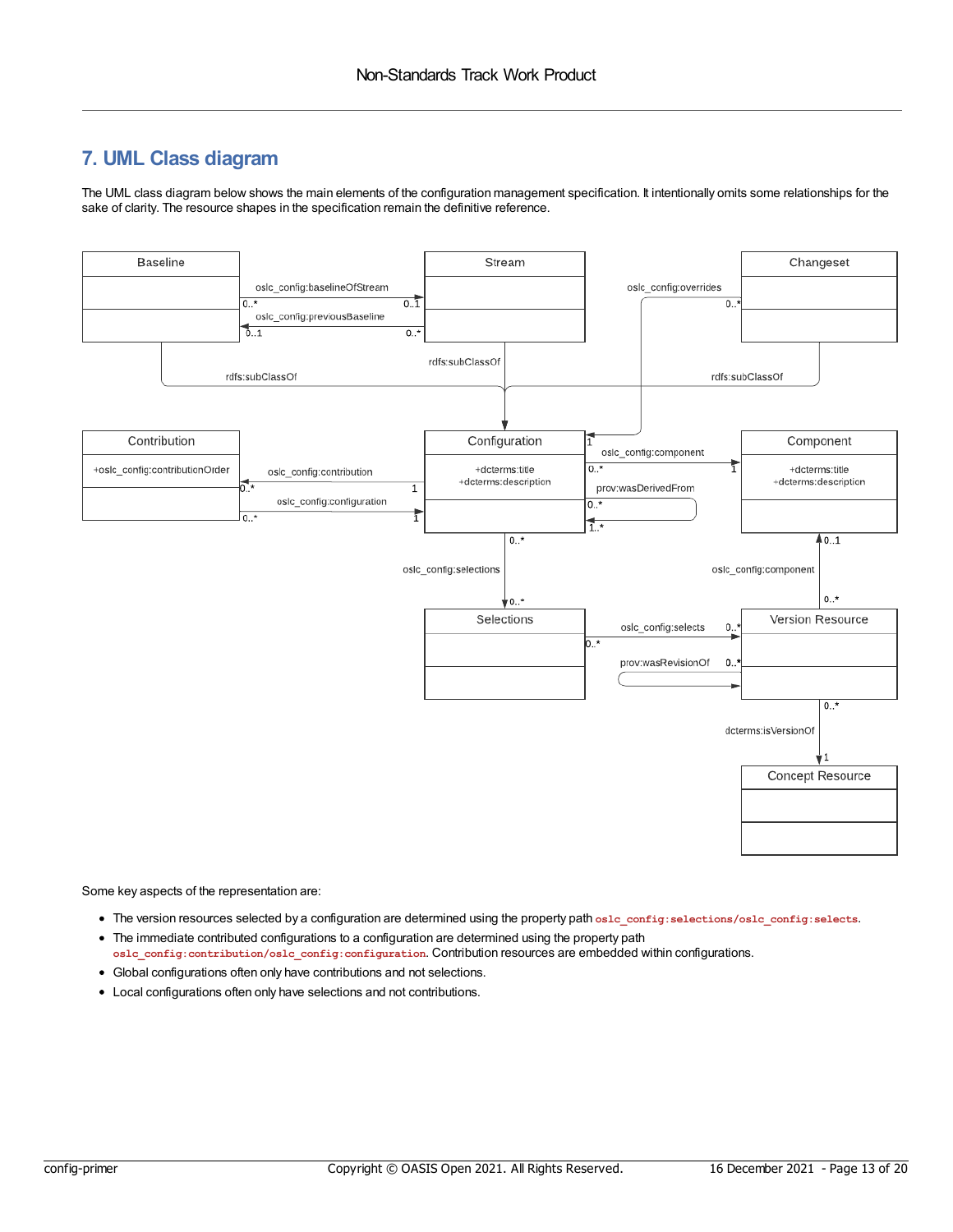### <span id="page-13-0"></span>**8. Component skew and contribution order**

Consider a global stream **globalStream2** that has contributions from **rmStream1**, **rmBaseline1**, and **:qmStream1** in that order. **rmStream1** and **rmBaseline1** are for the same *component*. Where a configuration hierarchy has contributions from two *different* configurations of the same component, this is called *component skew*.

Now consider the contribution tree for **globalStream2**:

```
globalStream2 (component=globalComponent1)
        rmStream1 (component=rmComponent1, order=1)
        rmBaseline1 (component=rmComponent1, order=2)
        qmStream1 (component=qmComponent1, order=3)
```
When resolving the concept **requirementA** in the context of **globalStream2**, should this resolve to **requirementA-v2** selected by **rmStream1** or **requirementA-v1** selected by **rmBaseline1**? The component skew is resolved by the order in which the contribution tree is traversed. If the traversal algorithm orders **rmStream1** before **rmBaseline1**, then component **rmComponent1** resolves to **rmStream1**, and the **requirementA** resolves to **requirementAv2**.

The configuration management specification does not prescribe a traversal algorithm, but a common approach is to perform a depth-first, sibling ordered by contribution order second traversal. Consider the following configuration hierarchy:

```
globalStream2 (component=globalComponent1)
        globalStream3 (component=globalComponent2, order=1)
            rmStream1 (component=rmComponent1, order=1)
        globalStream4 (component=globalComponent3, order=2)
            rmBaseline1 (component=rmComponent1, order=1)
            qmStream1 (component=qmComponent1, order=2)
```
A depth-first, sibling ordered by contribution order second traversal results in the following traversal order:

**globalStream2 globalStream3 rmStream1 globalStream4 rmBaseline1 qmStream1**

Note that the contribution order should be sorted as an ASCII string rather than being treated as a numeric string.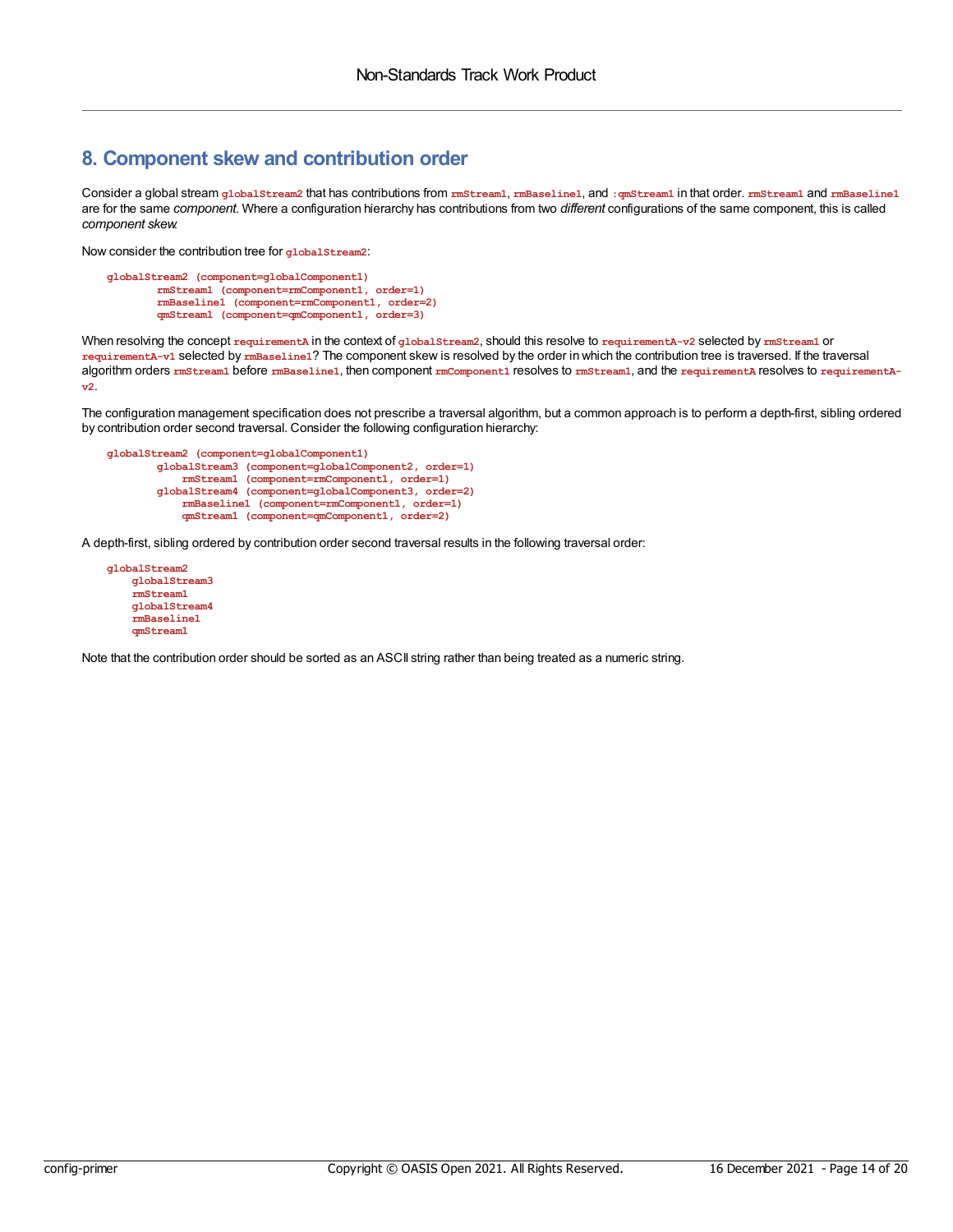### <span id="page-14-0"></span>**9. Branching**

The OSLC Configuration Management specification does not define whether a versioning system should support branching and/or parallel versions, and if so how these are managed. Some versioning systems support branches as first-class objects, and there are actions to create branches. Some versioning system handling branching by copying data into different paths in the repository, referencing the shared artifacts. Other versioning systems regard branching as simply parallel versions, perhaps for different variants or purposes. Because of these different approaches, branching is not covered by the specification so that it remains implementable across a wider range of systems.

From an OSLC standpoint, clients create new versions of concept resources by a PUT on the concept URI with a configuration context specifying the stream that will be updated to use the new version. The version that was previously used in that stream is the predecessor version of the newly created version. For example, if **:rmStream1** uses **requirementA-v1**, a new version **requirementA-v2** might be created from it by a **PUT requirementA? oslc\_config.context=%3ArmStream1**. If a client then requests a new version be created from **requirementA-v1** in some other stream, an implementation that supports branching might create **requirementA-v2.1** as a parallel version to **requirementA-v2**. An implementation that only supports linear versioning might fail the request.

Typically, parallel development for different branches or purposes is performed in separate *streams*. For example, parallel streams might be created from the same baseline in order to work on separate features for some release. The OSLC Configuration Management specification does not define any mechanisms for merging streams. However, a client can PUT merged content to the concept resource where the merged content has multiple **prov:wasRevisionOf** statements indicating the contents were merged from those predecessor versions.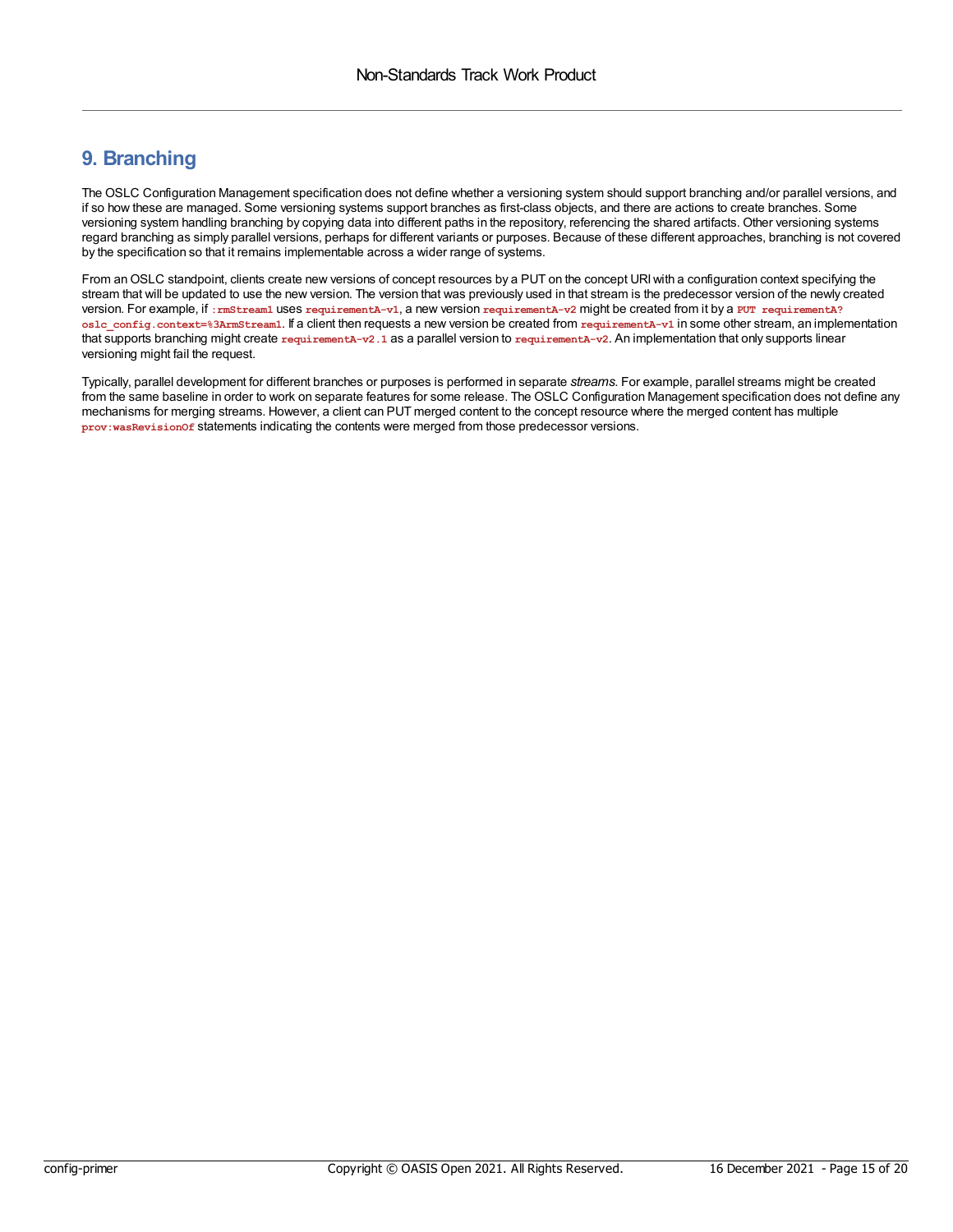### <span id="page-15-0"></span>**10. Implementation elements**

#### <span id="page-15-1"></span>**10.1 Introduction**

When adding support for OSLC Configuration Management to an application, or writing an adapter to provide such support to an existing application, there are a number of elements to the implementation. To gain the full power of configuration management, an implementation should support both version resources and configurations. An implementation need not follow the ordering of the following sections. However, the ordering reflects some of the dependencies that an implementation is likely to face. For example, versioned artifacts belong to a component, so support for components might be better implemented before versioned artifacts. Within each section, a minimal set of elements is described, followed by optional elements. An implementation might want to tackle the minimal elements first, then revisit each of the sections and consider tackling some or all of the optional elements.

Some applications support a notion of a *project* or *project area* that serve as a container of resources and for managing access to those resource in that container. While this notion is not part of anyOSLC specification, it is mentioned here because it may affect the implementation. Applications that support this or similar containers, might want to declare a separate **oslc:ServiceProvider** for each such container. For example, this is a common convention for IBM Jazz applications.

#### <span id="page-15-2"></span>**10.2 Components**

#### <span id="page-15-3"></span>**10.2.1 Minimal elements**

At a minimum, an implementation should provide REST support for:

- **GET** of a component URI. The RDF of a component should include a **oslc\_config:configurations** statement to a *Linked Data Platform Container* (LDPC). The response should include an **Etag** header whose value represents the state of the component.
- **PUT** of a component. The implementation should require the use of an 'If-match' header whose value matches the current Etag.
- **GET** of a component's configurations LDPC, returning a container that references all the configurations of that container.

While it is valid to create a component that initially does not have any configurations, it is good practice when creating a component to do either of:

- Create an empty initial baseline, then create an empty default stream from that baseline.
- Create an empty default stream.

#### <span id="page-15-4"></span>**10.2.2 Optional elements**

- Support resource shapes for components. Each component should include in its RDF representation an **oslc:instanceShape** property that references a resource shape for that component.
- Support anOSLC selection dialog of components. This should be declared in an **oslc:Service** that is discoverable from a **oslc:ServiceProviderCatalog**.
- Support for an **oslc:CreationFactory** for components. This should be declared in an **oslc:Service** that is discoverable from a **oslc:ServiceProviderCatalog**. The creation factory should reference a resource shape for components.
- Support **POST** on a component's configurations LDPC as a means of creating a new stream for that component.
- Support OSLC query on components. An **oslc:QueryCapability** should be declared in an **oslc:Service** that is discoverable from a **oslc:ServiceProviderCatalog**. The query capability should reference a resource shape for the query container, and that resource shape should reference a value shape for the components that might be returned in that container.

#### <span id="page-15-5"></span>**10.3 Configurations**

#### <span id="page-15-6"></span>**10.3.1 Minimal elements**

At a minimum, an implementation should provide REST support for:

- **GET** on a configuration URI. If the application manages versioned resources, the RDF representation should include a **oslc\_config:selections** statement to a selections resource. The response should include an **Etag** header whose value represents the state of that stream.
- **PUT** of a configuration. The implementation should require the use of an 'If-match' header whose value matches the current Etag.
- **GET** on a selections resource (if the application manages versioned resources). The RDF representation should include a oslc config: select statement to each version resource URI selected by that configuration.

#### **10.3.2 Optional elements**

Support resource shapes for configurations. Each configuration should include in its RDF representation an **oslc:instanceShape** property that references a resource shape for that configuration.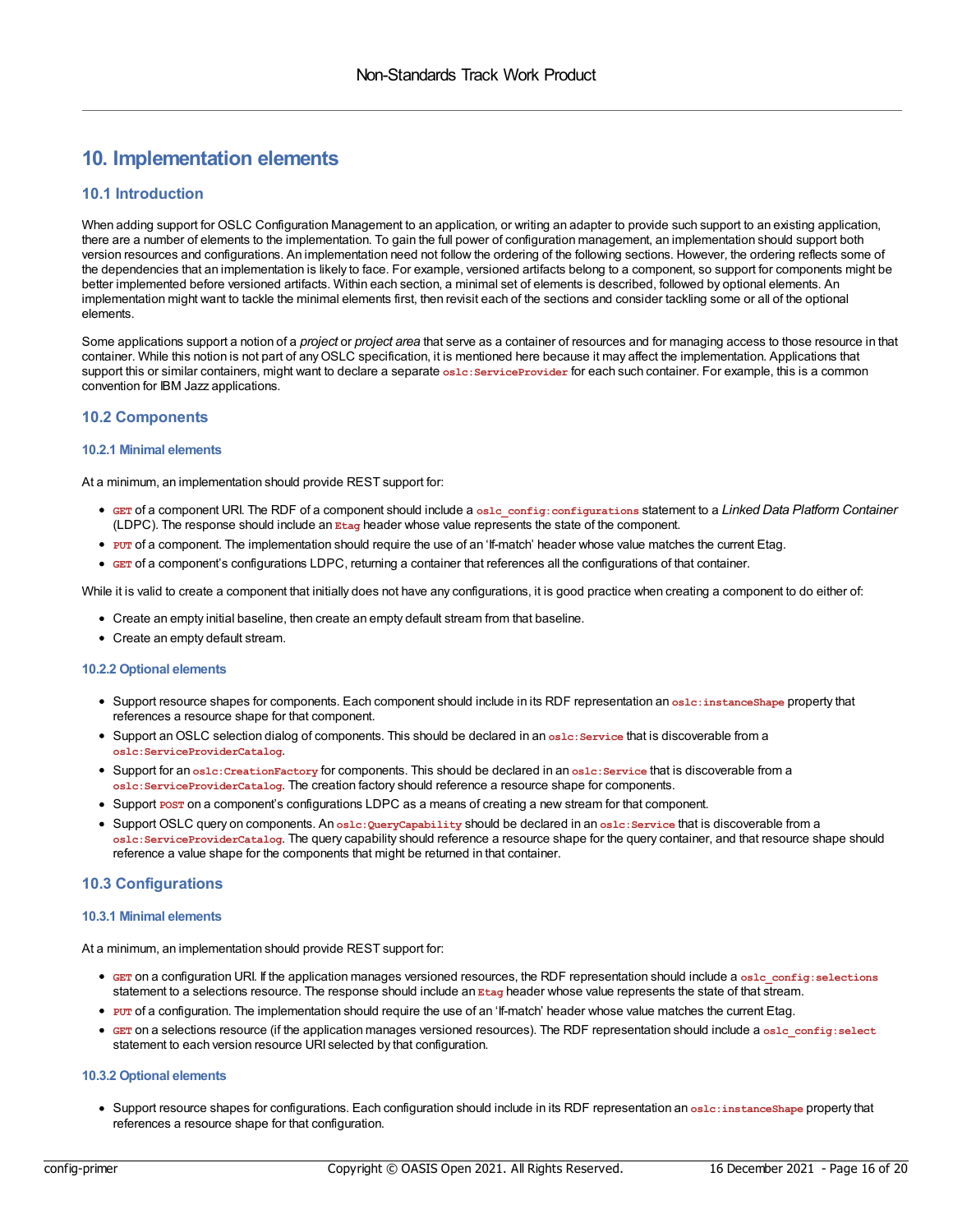### Non-Standards Track Work Product

- <span id="page-16-0"></span>Support **oslc\_config:streams** property in the RDF of a baseline, and support a **GET** on that LDPC. Optionally support **POST** on that LDPC as a means of creating a stream from the baseline.
- Support **oslc\_config:baselines** property in the RDF of a stream, and support a **GET** on that LDPC. Optionally support **POST** on that LDPC as a means of creating a baseline from the stream.
- Support anOSLC selection dialog of configurations. This should be declared in an **oslc:Service** that is discoverable from a **oslc:ServiceProviderCatalog** and its referenced **oslc:serviceProvider** members.
- Support for an **oslc:CreationFactory** for configurations. This should be declared in an **oslc:Service** that is discoverable from a **oslc:ServiceProviderCatalog** and its referenced **oslc:serviceProvider** members. The creation factory should reference a resource shape for configurations.
- Support OSLC query on configurations. An **oslc:QueryCapability** should be declared in an **oslc:Service** that is discoverable from a **oslc:ServiceProviderCatalog** and its referenced **oslc:serviceProvider** members. The query capability should reference a resource shape for the query container, and that resource shape should reference a value shape for the configurations that might be returned in that container.
- Support **DELETE** of a local configuration.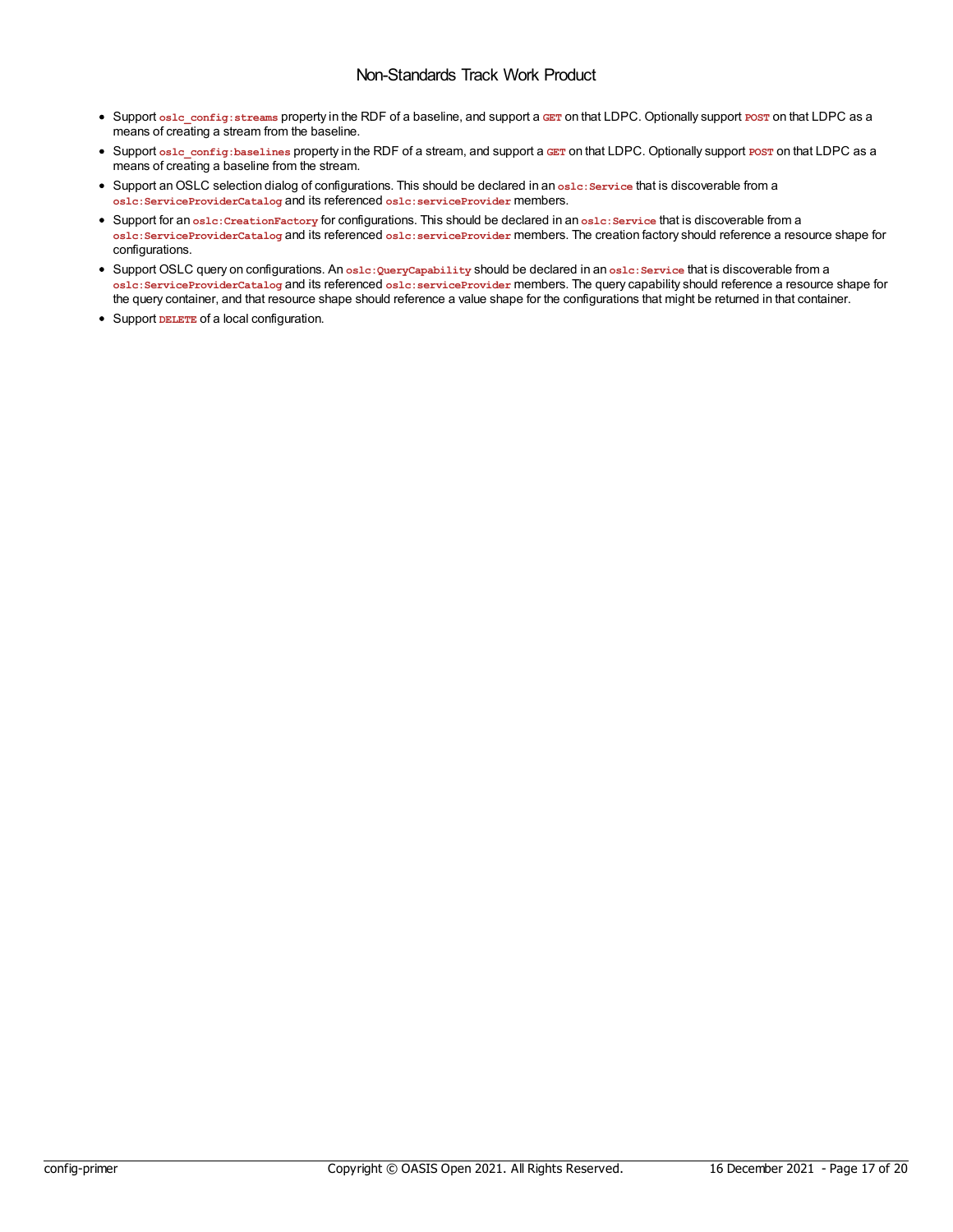### <span id="page-17-0"></span>**11. Concept resources and version resources**

### <span id="page-17-1"></span>**11.1 Minimal elements**

At a minimum, an implementation should provide REST support for:

- **GET** on a version resource URI. The RDF representation of the version resource should:
	- Include statements against the version URI declaring it of type **oslc\_config:versionResource**, and **dcterms:isVersionOf** referencing the concept resource URI.
	- o Include statements about the properties of the resource using the concept resource URI as the subject.
- **GET** on a concept resource with a local configuration context specified by a **oslc\_config.context** query parameter or header. This should resolve the concept resource to the version resource and return the RDF of that version resource. This requires that the application be able to determine the component to which a specified concept resource belongs.

### <span id="page-17-2"></span>**11.2 Optional elements**

- Support **GET** on a concept resource with a global configuration context specified by a **oslc\_config.context** query parameter or header. This should resolve the concept resource in the context of that global configuration to the version resource and return the RDF of that version resource. This is required if the application is to be used with global configurations. The only mechanism for resolving a local component to a local configuration in a global configuration context covered by the specification is for an application to GET the global configuration to discover its contributions, and then repeat this recursively on the contributions to discover the contribution hierarchy. Doing this each time resolution is required is likely to be expensive. Implementations should consider whether some form of local caching of contribution trees is required to meet performance goals of the application.
- Support **GET** on a concept resource without a configuration context specified by a **oslc\_config.context** query parameter or header. The application should determine a *default configuration*, and then use that as the configuration to resolve the concept resource. should resolve the concept resource in the context of that global configuration to the version resource and return the RDF of that version resource. This is required if the application is to be used with global configurations.
- Support **POST** to a component with a **oslc\_config.context** query parameter or **Configuration-Context** header to create a new concept resource.
- Support **PUT** to a concept resource with a **oslc\_config.context** query parameter or **Configuration-Context** header specifying a stream in which to create a new version from a currently used version.
- Support **DELETE** of a version resource with a **oslc\_config.context** query parameter or header to delete the current mutable version resource from a specified stream.
- Support an **oslc:CreationFactory** that can create new concept resources and their initial version in the context of a configuration.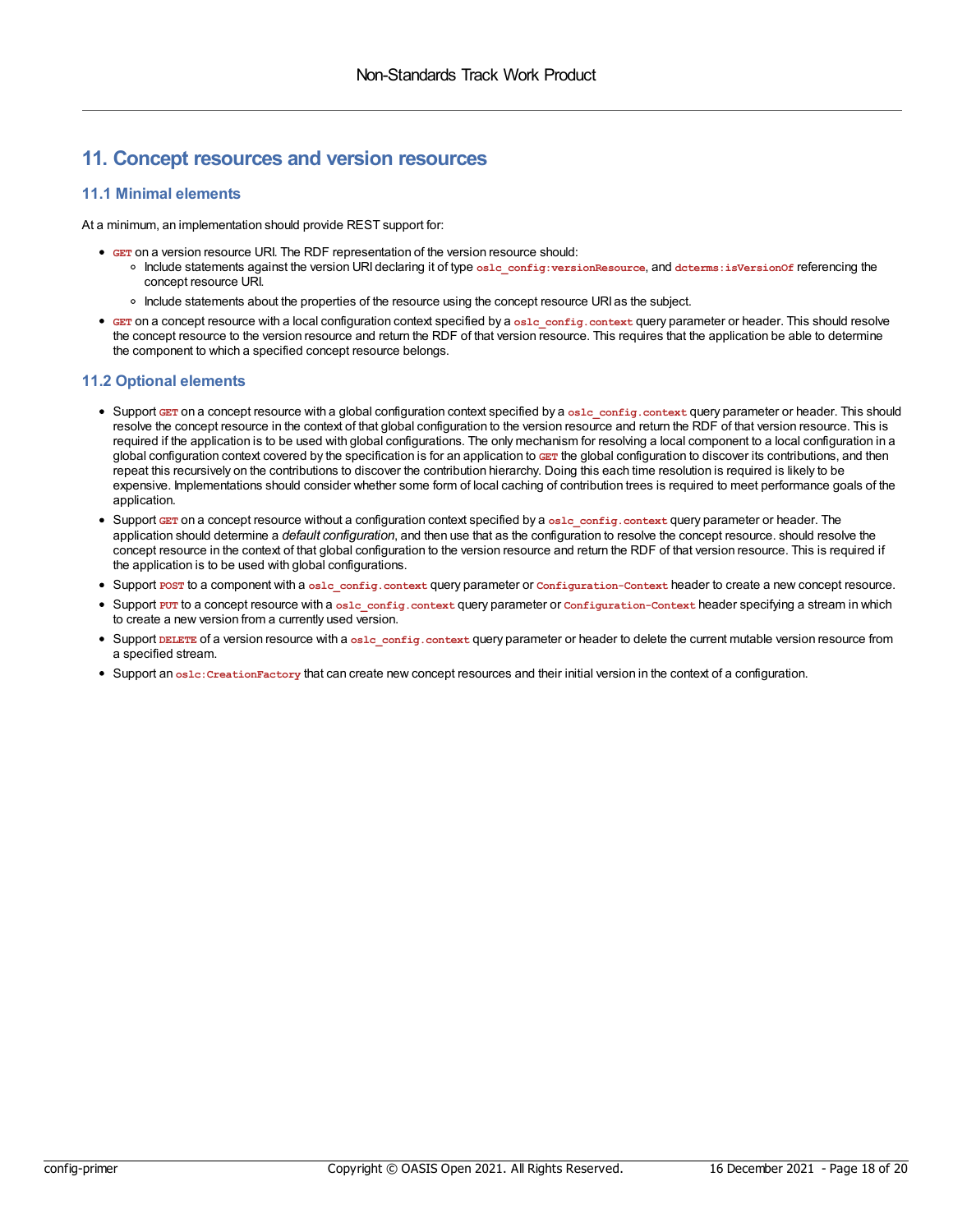### <span id="page-18-0"></span>**12. References**

<https://oslc-op.github.io/oslc-specs/specs/config/oslc-config-mgt.html>